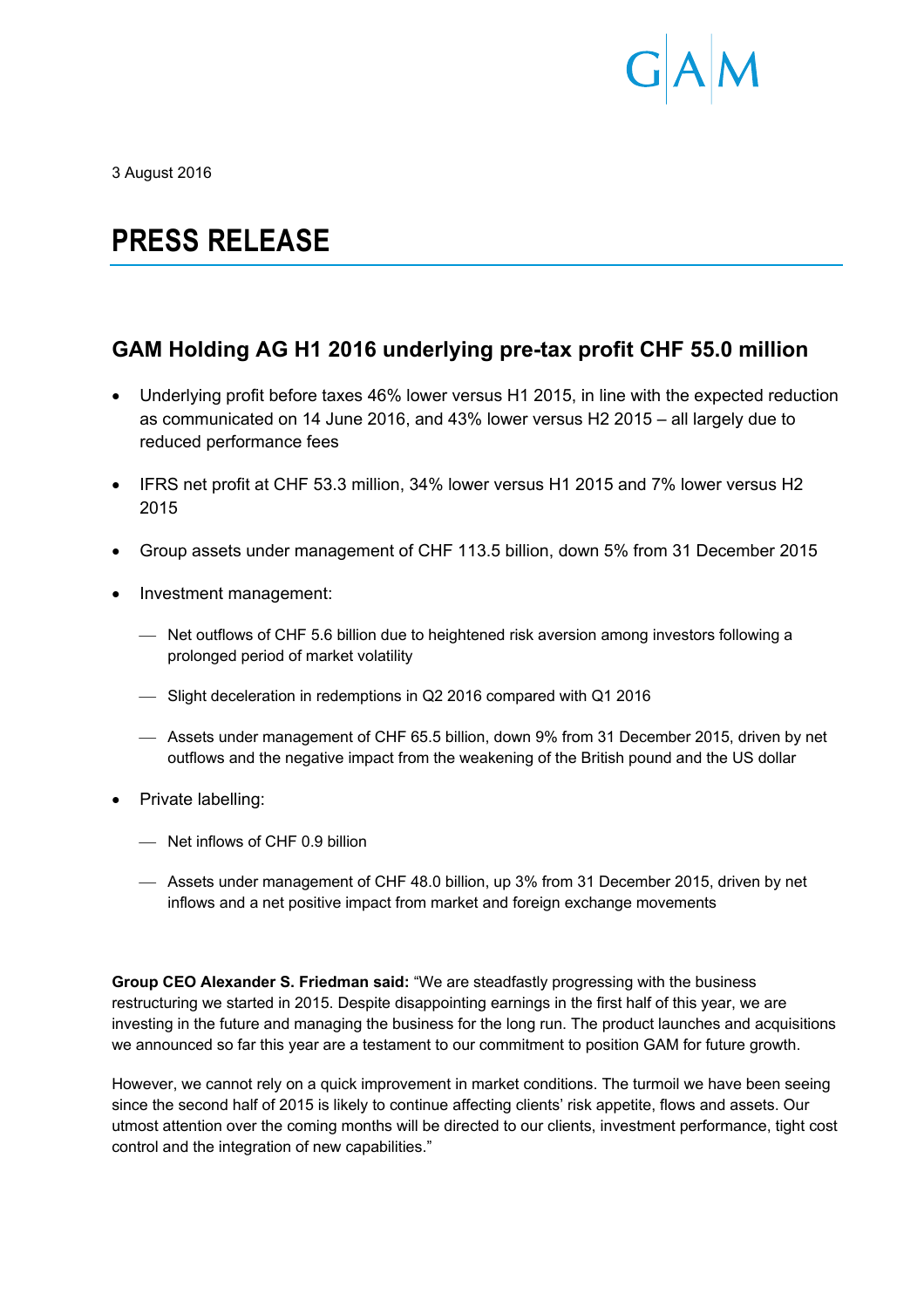## **Group results: H1 2016 versus H1 2015**

**Net fee and commission income** fell 23% to CHF 232.8 million mainly as a result of significantly lower performance fees. Net management fees and commissions declined 10% to CHF 231.6 million. This was driven by lower average assets under management and a slight decline in the management fee margin in investment management to 62.5 basis points, reflecting fluctuations in the asset mix between products and client segments caused by flows and market movements.

Performance fees fell to CHF 1.2 million, from CHF 44.1 million for the same period last year. Over the past five years, performance fees on average contributed about 12% of GAM's net fee and commission income. The mix of multiple and diverse products eligible for performance fees has generally provided a good offset between strategies surpassing their high-water mark performance levels and those underperforming. However, in the first half of 2016 the significant contributors to performance fees all struggled to exceed their high-water marks.

**Net other income**, which includes net interest income, the impact of foreign exchange movements, gains and losses on seed capital investments and hedging as well as fund-related fees and service charges, increased by CHF 0.9 million to CHF 2.7 million. This was mainly driven by a gain from the revaluation of assets and liabilities in foreign currencies held by the Group's local entities.

**Personnel expenses** decreased 14% to CHF 125.1 million. Fixed personnel costs fell as a result of a reduction in headcount. Variable compensation was 28% lower as both discretionary bonus accruals and contractual bonuses linked to performance and management fees declined in line with business results. The compensation ratio increased to 53.7% from 48.1%, as the reduction in net fee and commission income was only partly offset by the decrease in personnel expenses.

**General expenses** decreased 4% to CHF 50.6 million as occupancy costs were slightly lower and IT expenses declined, reflecting lower charges for consultancy and maintenance costs. The first-time inclusion of administration expenses, amounting to CHF 1.7 million, reflects fees paid to State Street for the outsourced fund and middle office services. The expenses also include a one-time credit of CHF 0.8 million.

**The underlying pre-tax profit** of CHF 55.0 million was down 46%. Although costs were managed tightly and variable compensation reduced, that did not fully offset the decrease in net fee and commission income.

**The underlying effective tax rate** increased to 23.3% from 20.0% for the first half of 2015, reflecting the impact of non-deductible share scheme costs and higher proportion of non-taxable holding company costs. **Diluted underlying earnings per share** of CHF 0.27 were down from CHF 0.50, as the benefit from the reduction in the number of shares outstanding from the Group's share buy-back activity only partly offset the decline in underlying net profit.

**The IFRS net profit** of CHF 53.3 million, all attributable to the shareholders of GAM Holding AG, fell by 34%. The IFRS figure includes two items that are not reflected in the underlying results: non-recurring items that resulted in a gain of CHF 4.4 million and acquisition-related items that resulted in a gain of CHF 6.7 million (all net of taxes). The former include a gain from changes to the Swiss pension plan, partly offset by deal and integration costs stemming from the acquisitions of Taube Hodson Stonex and Cantab Capital Partners. Acquisition-related items include a reduction in the estimate of the deferred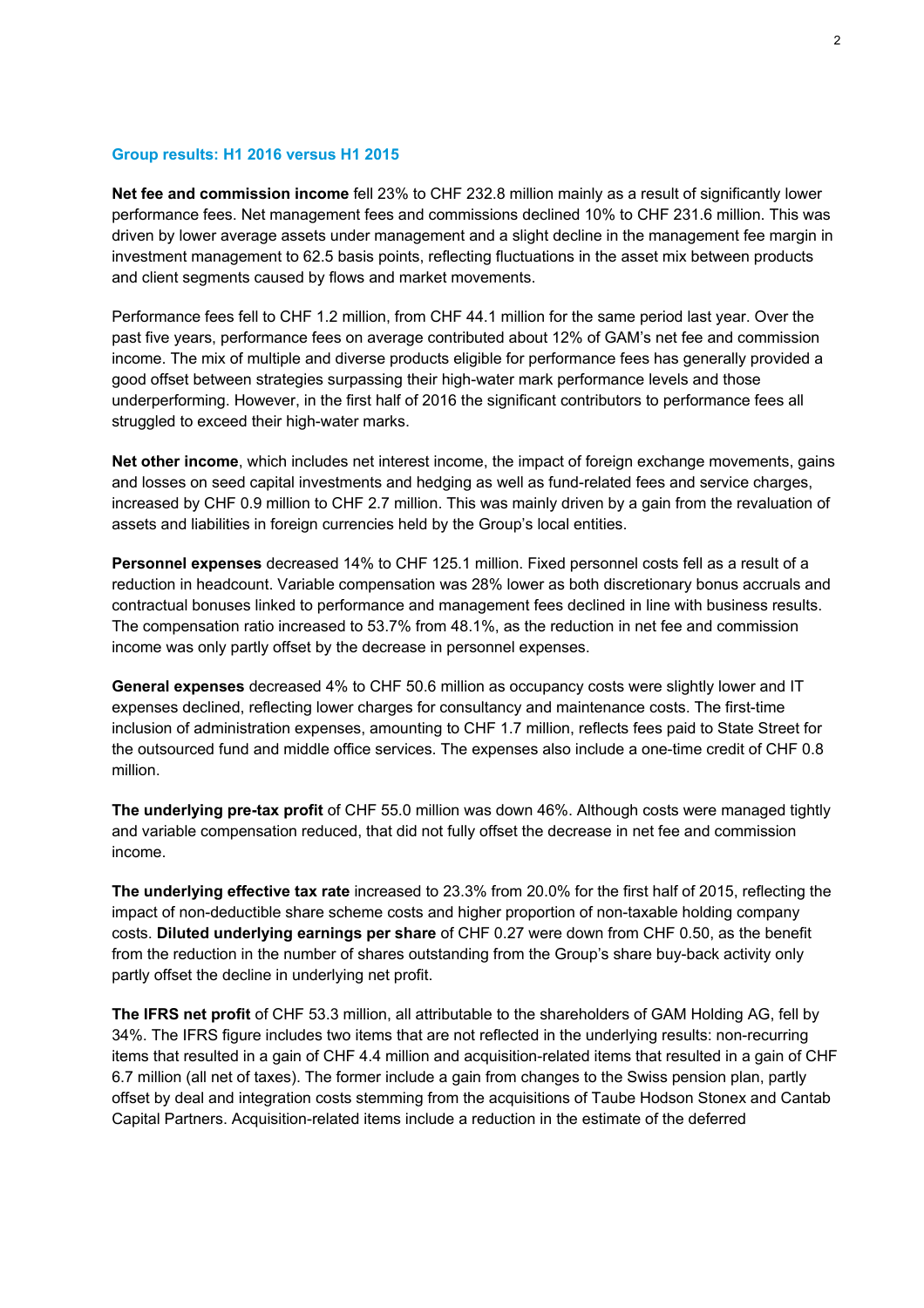consideration liability for the acquisition of Arkos (now GAM Lugano), partly offset by the amortisation of customer relationships from businesses GAM acquired.

## **Investment management assets and flows**

| <b>Capability</b> | <b>Opening AuM</b><br>1 Jan 2016 | <b>Net flows</b> | Transfer <sup>1</sup>    | <b>Market/FX</b> | <b>Closing AuM</b><br>30 Jun 2016 |
|-------------------|----------------------------------|------------------|--------------------------|------------------|-----------------------------------|
| Absolute return   | 23.1                             | $-2.6$           | $-0.4$                   | $-0.9$           | 19.2                              |
| Fixed income      | 18.6                             | $-0.2$           | 0.4                      | 0.5              | 19.3                              |
| Equity            | 13.4                             | $-1.6$           | $\overline{\phantom{a}}$ | $-1.1$           | 10.7                              |
| Alternatives      | 5.3                              | $-0.2$           | $\overline{\phantom{a}}$ | 0.5              | 5.6                               |
| Multi asset       | 11.9                             | $-1.0$           |                          | $-0.2$           | 10.7                              |
| <b>Total</b>      | 72.3                             | $-5.6$           | ۰                        | $-1.2$           | 65.5                              |

## **Assets under management movements (CHF bn)**

 $1$  This represents a reclassification of one mandate from absolute return to fixed income.

Investment management recorded net outflows of CHF 5.6 billion in the first half of 2016 amid turbulent markets. Assets under management fell to CHF 65.5 billion from CHF 72.3 billion as at 31 December 2015. Apart from net outflows, foreign exchange movements reflecting the weakening of the British pound and the US dollar against the Swiss franc impacted asset levels by CHF 1.2 billion.

## **Net flows by capability**

In absolute return, net outflows totalled CHF 2.6 billion, driven primarily by redemptions from the unconstrained/absolute return bond strategy following a period of underperformance in 2014, despite strong performance since the beginning of 2016. JB Absolute Return Europe Equity Fund and Global Rates strategies also recorded net outflows, while GAM Star Keynes Quantitative Strategies and GAM Star European Alpha funds posted modest inflows for the period.

In fixed income, net outflows amounted to CHF 0.2 billion, as redemptions from developed market strategies such as the European JB ABS Fund were largely offset by robust demand elsewhere. The improved sentiment toward emerging market assets resulted in solid net inflows into the JB Local Emerging Bond Fund, which invests in debt of emerging countries denominated or pegged to the respective local currency. The GAM Star Credit Opportunities fund, which predominantly invests in investment grade debt or high quality issuers, as well as specialised products, such as GAM Star MBS Total Return, continued to be popular with investors.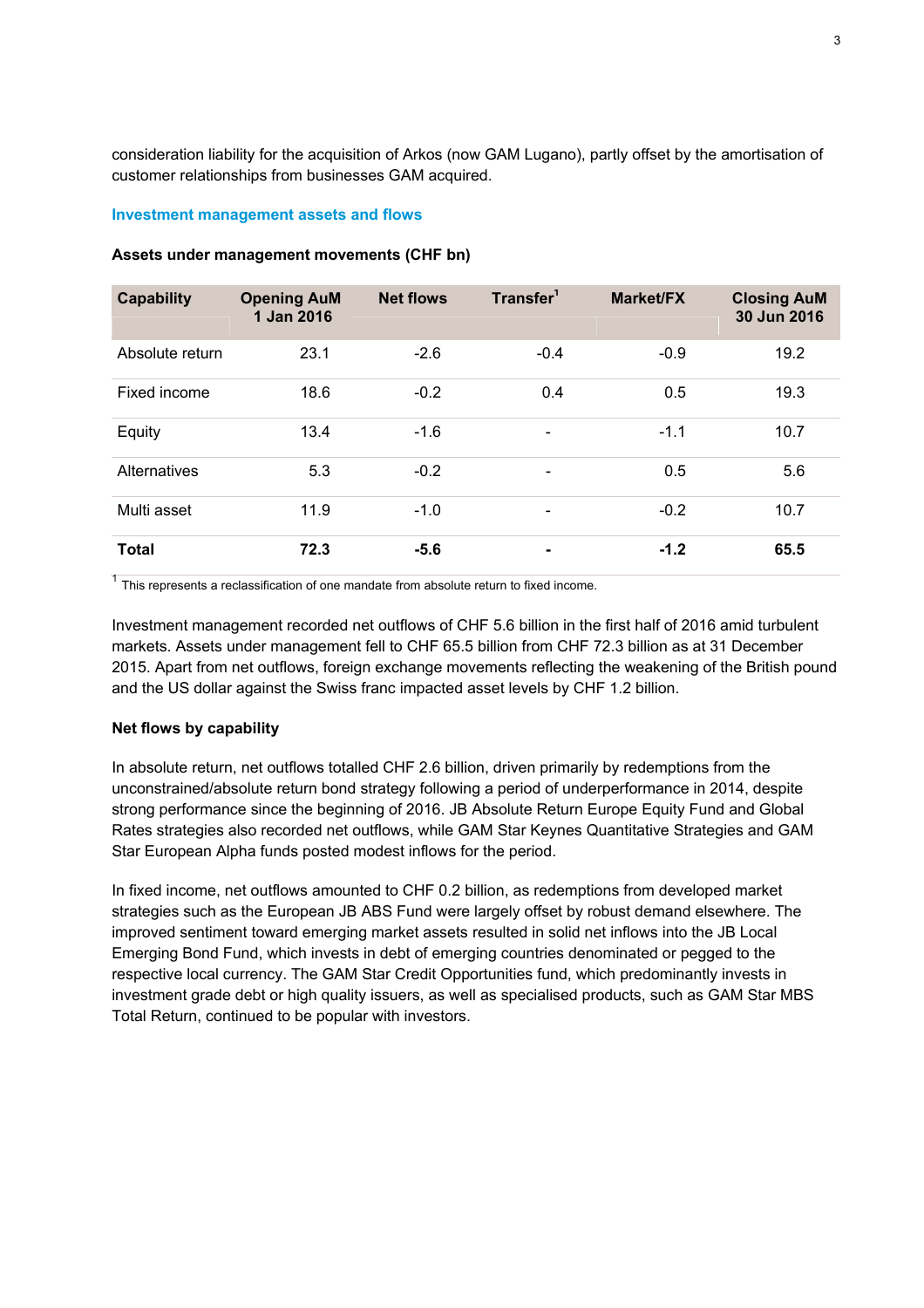The biggest net inflows into equity strategies came from GAM Star Continental European Equity and GAM UK Diversified funds. However, risk aversion and negative investor sentiment led to broad outflows from equity funds in the first half of 2016 in line with industry trends and totalled net CHF 1.6 billion, with GAM Star China Equity, JB Japan Equity and GAM Star Technology funds most affected.

Total net outflows from alternative capabilities amounted to CHF 0.2 billion, as inflows into commodity funds, especially the JB Physical Gold Fund, helped offset redemptions in traditional fund of hedge funds products.

Multi asset class solutions posted net outflows of CHF 1.0 billion for the period. Net inflows into the successful risk rated solutions for financial advisers in the UK and an important institutional mandate win in Europe were more than offset by redemptions in flexible allocation mandates for private and institutional clients.

# **Net flows by client segment**

Net outflows from institutional investors amounted to CHF 1.5 billion in the first six months of 2016, while redemptions from the more volatile channels of financial intermediaries and private clients amounted to net CHF 3.3 billion and CHF 0.8 billion, respectively. There was a slight deceleration in redemptions in the second quarter of 2016 compared with the first, as outflows from both institutional investors and financial intermediaries slowed.

# **Private labelling assets and flows**

| <b>Fund domicile</b> | <b>Opening AuM</b><br>1 Jan 2016 | <b>Net flows</b> | <b>Market/FX</b> | <b>Closing AuM</b><br>30 Jun 2016 |
|----------------------|----------------------------------|------------------|------------------|-----------------------------------|
| Switzerland          | 31.4                             | 0.2              | 0.1              | 31.7                              |
| Rest of Europe       | 15.3                             | 0.7              | 0.3              | 16.3                              |
| <b>Total</b>         | 46.7                             | 0.9              | 0.4              | 48.0                              |

## **Assets under management movements (CHF bn)**

Assets under management in private labelling, which provides fund solutions for third parties, rose to CHF 48.0 billion as at 30 June 2016 from CHF 46.7 billion at the end of 2015. Net inflows amounted to CHF 0.9 billion in the first six months of 2016, mainly into Luxembourg-domiciled funds of existing clients, while market and foreign exchange movements had a net positive impact of CHF 0.4 billion.

# **Liquidity and capital management**

The Group's cash and cash equivalents declined to CHF 480.7 million from CHF 632.9 million as at 31 December 2015, mainly reflecting the dividend payment for the 2015 financial year. Tangible equity decreased to CHF 384.3 million from CHF 487.0 million as the Group's IFRS net profit was more than offset by the dividend payment, a remeasurement of pension liabilities driven by interest rate decreases in the UK and Switzerland and a negative impact from foreign exchange movements.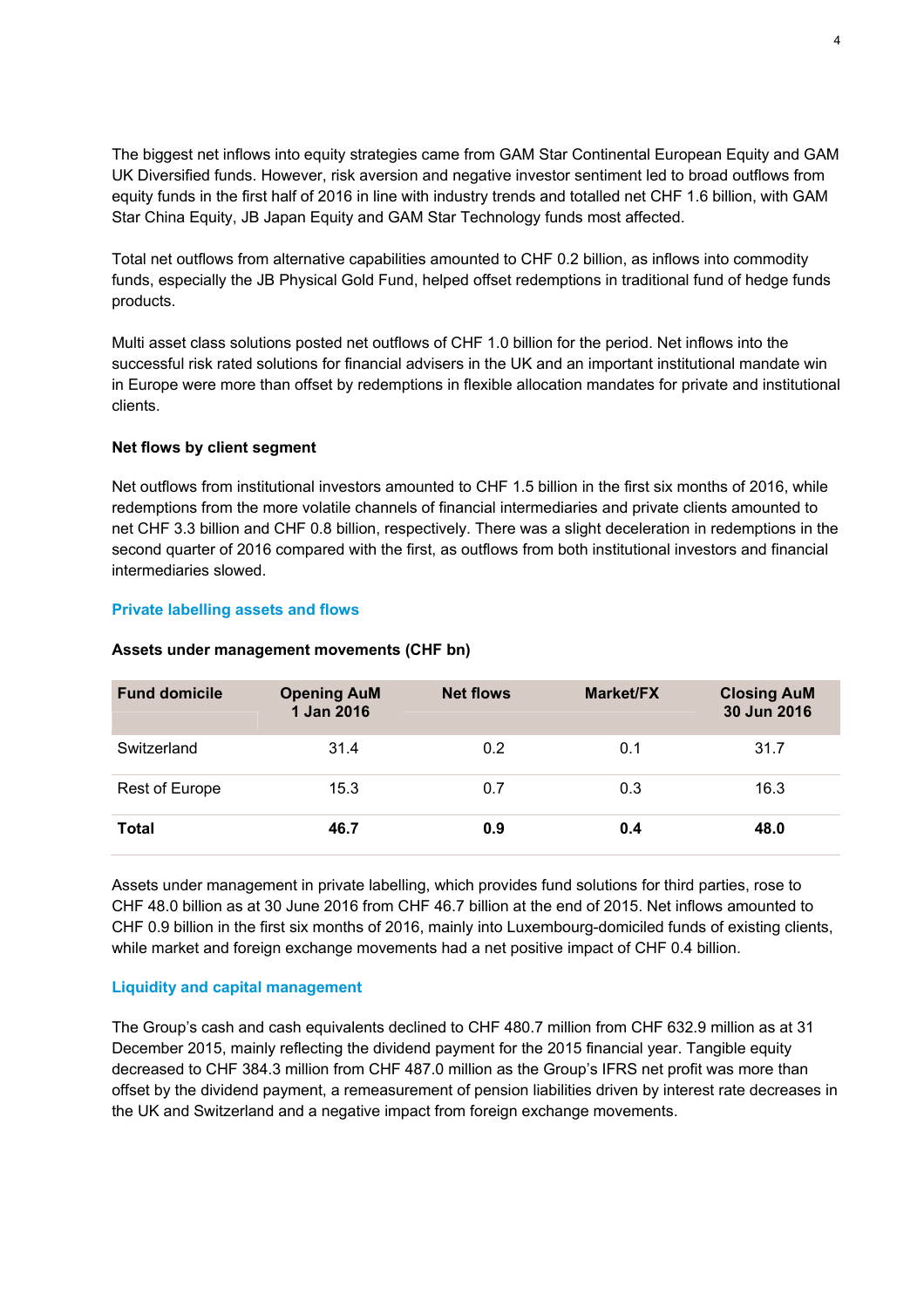Over the course of the first half of 2016, GAM purchased 612,200 shares through the current three-year share buy-back programme that started on 28 April 2014 at an average share price of CHF 14.19, representing a total value of CHF 8.7 million. On 29 June 2016 the Group announced the decision to temporarily suspend the purchase of shares under the programme to maintain appropriate levels of capital following the announced acquisition of Cantab Capital Partners.

# **Update on strategic initiatives**

The implementation of the new operating model is progressing as planned. The largest back office migration step within the overall project, involving the transfer of the entire GAM Star range to State Street Fund Services (Ireland) Ltd, was completed in March. Middle office for a first set of Dublin and offshore funds was successfully transferred to State Street in July. From 2017, GAM continues to expect these measures to reduce its cost base by more than CHF 20 million annually compared with 2014 levels.

GAM's multi asset team, under the leadership of Larry Hatheway, launched two new target return strategies in March to capture the growing demand for objective-oriented holistic solutions that generate returns across all asset classes. To expand GAM's successful range of absolute return funds, the company launched a merger arbitrage strategy in July. The real estate debt team, which was acquired from Renshaw Bay in October 2015, recently won a new separate account mandate focused on senior loans in the UK and is in the process of marketing a new strategy, which will be focused on European real estate debt and denominated in euros. In July, GAM also launched a trade finance offering, which provides an innovative solution optimised for the current low yield environment.

In May 2016, GAM entered into an agreement to acquire the investment management business of Taube Hodson Stonex, a London-based global equity investment firm with CHF 2.3 billion of assets under management as at 30 June 2016, to deepen its thematic equity capability. The acquisition is expected to close in the third quarter, subject to customary regulatory approvals.

In June 2016, GAM entered into an agreement to acquire Cantab Capital Partners, an industry-leading multi strategy systematic manager based in Cambridge, UK with CHF 4.0 billion in assets as at 30 June 2016. The acquisition accelerates GAM's strategy to diversify its active management capabilities and enables the launch of GAM Systematic, a platform focused on quantitative investing across long-only and alternative strategies. The acquisition is expected to close in the late third or early fourth quarter of 2016, subject to customary regulatory approvals. GAM plans to launch a UCITS version of Cantab's existing core macro strategy and a new non-directional global equity strategy shortly thereafter.

# **Outlook**

The market environment is expected to be difficult for the remainder of 2016. Politics will be a key source of risk for markets, with a second presidential election in Austria and Italy's referendum on constitutional reform in October, the US elections in early November and the UK's negotiations to leave the European Union all having the potential to unsettle investors. Concerns over the outlook for global growth are also unlikely to dissipate soon, and the US Federal Reserve may choose to raise rates later in the year, which could destabilise markets. Uncertainty is likely to continue affecting clients' risk appetite, flows and assets.

**Group CEO Alexander S. Friedman said:** "We are confident that our company will effectively navigate this challenging market environment. We are committed to our financial targets of increasing diluted underlying earnings per share in excess of 10% on an annualised basis and achieving an operating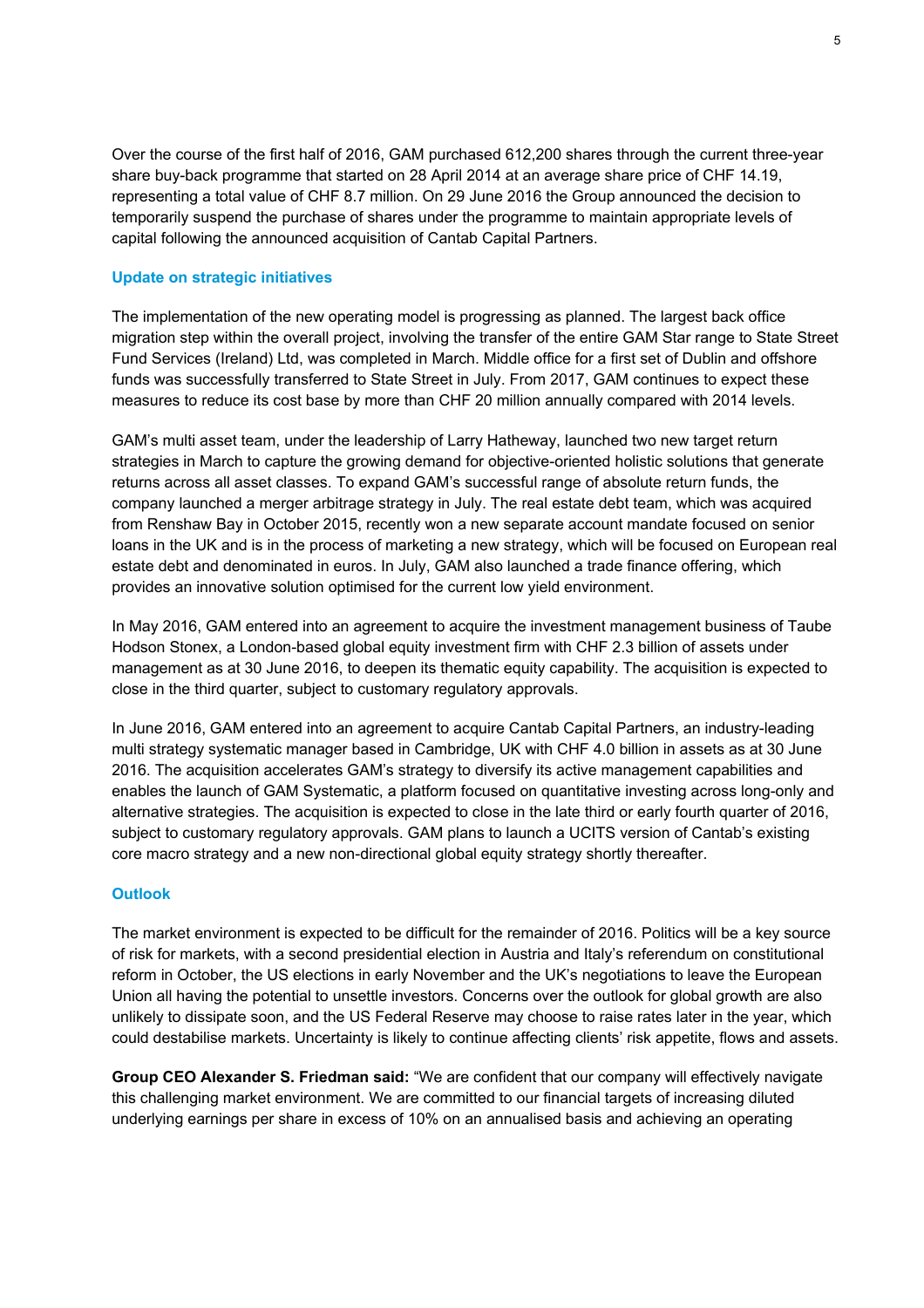margin of 35–40% over the five to eight-year business cycle. Our policy of progressive, predictable and sustainable dividends also remains unchanged."

The presentation for media, analysts and investors on the results of GAM Holding AG for the first half of 2016 will be webcast on 3 August 2016 at 9:00am (CET). Materials relating to the results (presentation slides, half-year report 2016 and press release) are available at www.gam.com.

#### **Forthcoming events:**

| <b>20 October 2016</b> | Interim management statement Q3 2016 |
|------------------------|--------------------------------------|
| 2 March 2017           | Full-year results 2016               |
| <b>26 April 2017</b>   | Interim management statement Q1 2017 |
| 27 April 2017          | <b>Annual General Meeting</b>        |

# **For further information please contact:**

| Media Relations:                                                     | <b>Investor Relations:</b> |
|----------------------------------------------------------------------|----------------------------|
| Elena Logutenkova                                                    | Patrick Zuppiger           |
| T +41 (0) 58 426 63 41                                               | T +41 (0) 58 426 31 36     |
| Visit us at: www.gam.com<br>Follow us on: Twitter, LinkedIn and XING |                            |

## **About GAM**

GAM is one of the world's leading independent, pure-play asset managers. The company provides active investment solutions and products for institutions, financial intermediaries and private investors under two brands: GAM and Julius Baer Funds. The core investment business is complemented by private labelling services, which include management company and other support services to third-party asset managers. GAM employs over 1,000 people in 11 countries with investment centres in London, Zurich, Hong Kong, New York, Milan and Lugano. The investment managers are supported by an extensive global distribution network.

Headquartered in Zurich, GAM is listed on the SIX Swiss Exchange and is a component of the Swiss Market Index Mid (SMIM) with the symbol 'GAM'. The Group has assets under management of CHF 113.5 billion (USD 116.5 billion) as at 30 June 2016.

#### **Disclaimer regarding forward-looking statements**

This press release by GAM Holding AG ('the Company') includes forward-looking statements that reflect the Company's intentions, beliefs or current expectations and projections about the Company's future results of operations, financial condition, liquidity, performance, prospects, strategies, opportunities and the industry in which it operates. Forward-looking statements involve all matters that are not historical facts. The Company has tried to identify those forward-looking statements by using words such as 'may', 'will', 'would', 'should', 'expect', 'intend', 'estimate', 'anticipate', 'project', 'believe', 'seek', 'plan', 'predict', 'continue' and similar expressions. Such statements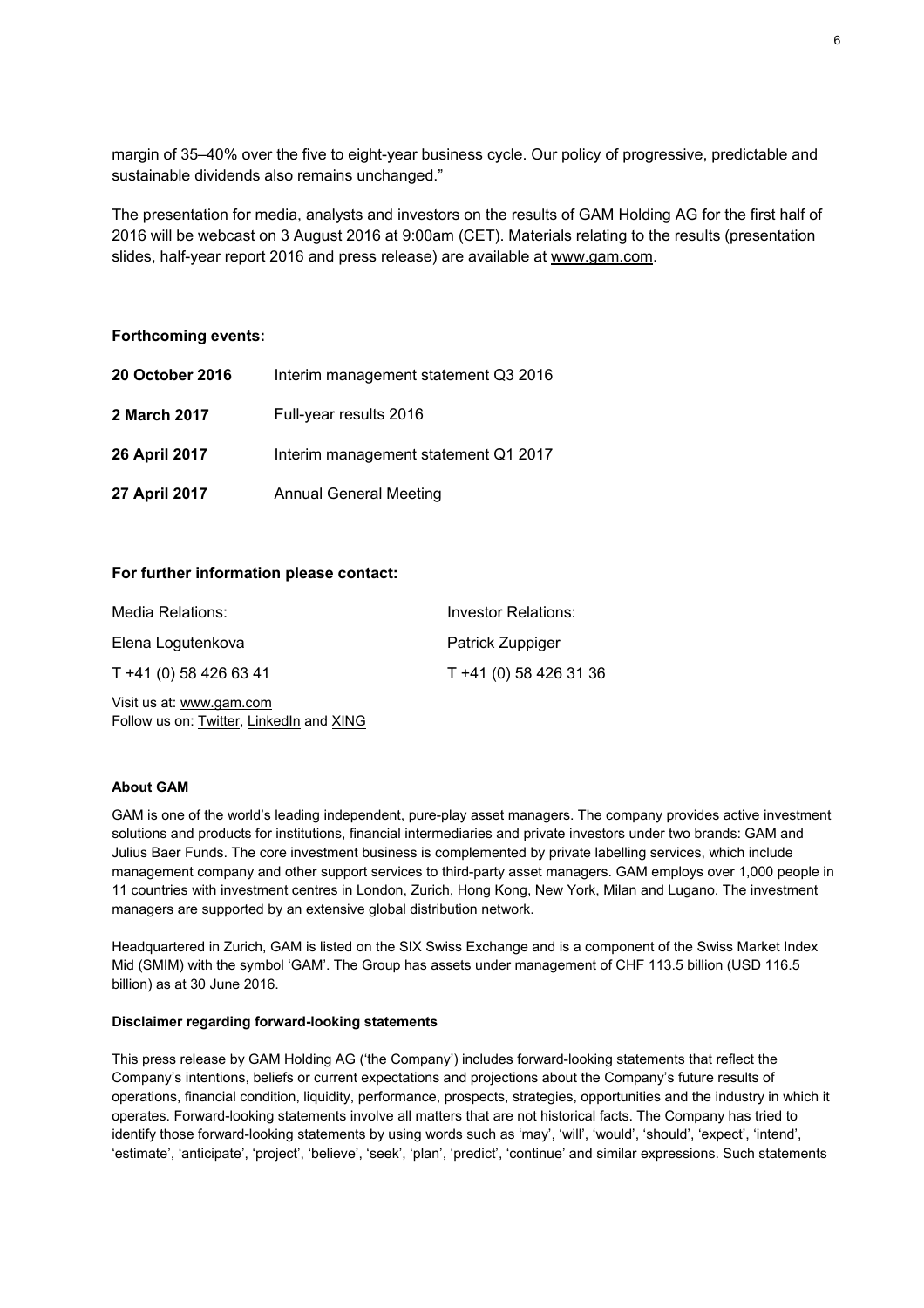are made on the basis of assumptions and expectations which, although the Company believes them to be reasonable at this time, may prove to be erroneous.

These forward-looking statements are subject to risks, uncertainties, assumptions and other factors that could cause the Company's actual results of operations, financial condition, liquidity, performance, prospects or opportunities, as well as those of the markets it serves or intends to serve, to differ materially from those expressed in, or suggested by, these forward-looking statements. Important factors that could cause those differences include, but are not limited to: changing business or other market conditions, legislative, fiscal and regulatory developments, general economic conditions, and the Company's ability to respond to trends in the financial services industry. Additional factors could cause actual results, performance or achievements to differ materially. The Company expressly disclaims any obligation or undertaking to release any update of, or revisions to, any forward-looking statements in this press release and any change in the Company's expectations or any change in events, conditions or circumstances on which these forward-looking statements are based, except as required by applicable law or regulation.